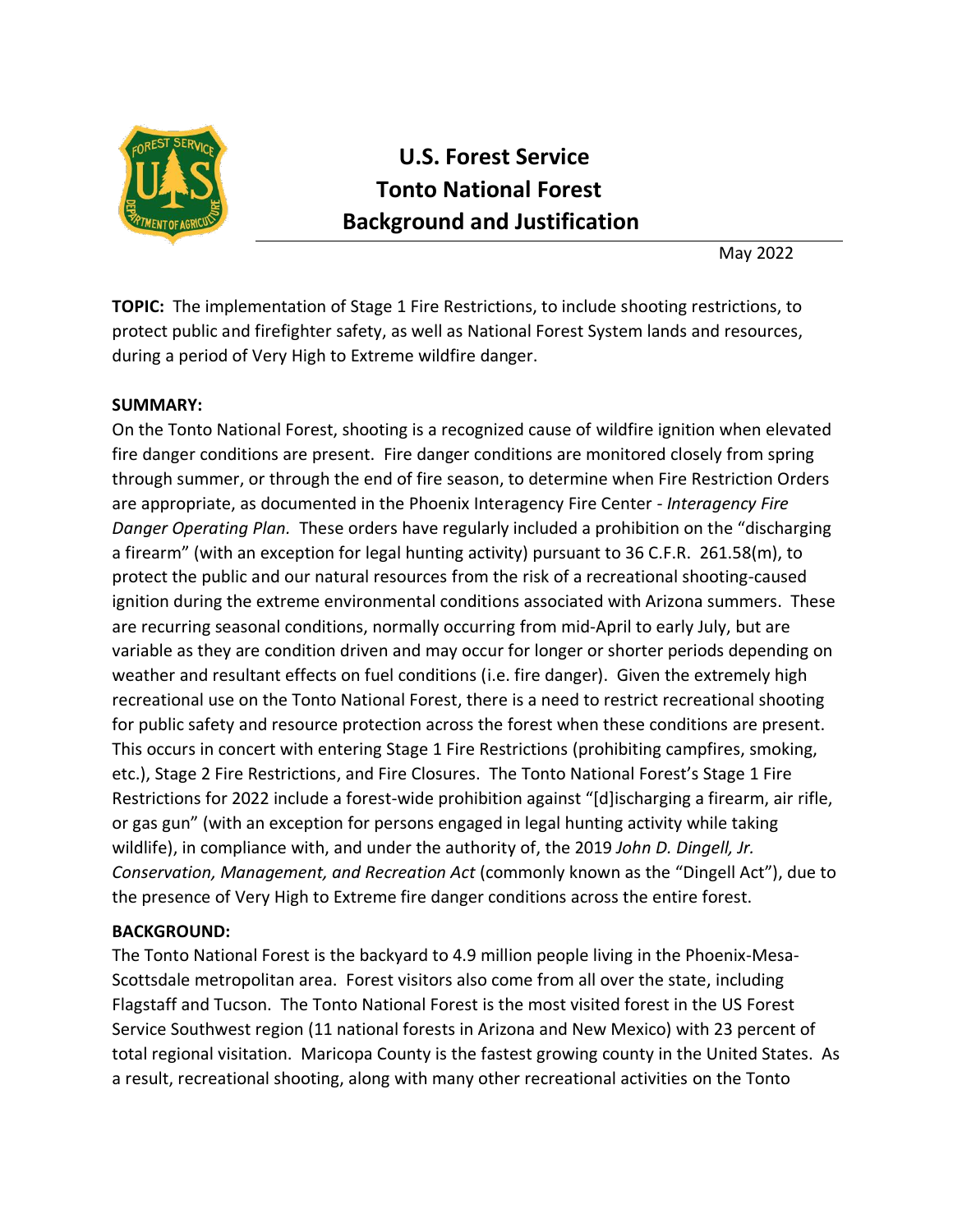National Forest, has increased over the past several years and is expected to continue to increase.

# **Recent Recreational Shooting Caused Wildfires**

Recreational shooting has ignited many wildland fires<sup>1</sup> on the Tonto National Forest, many of which have threatened lives and property, and have resulted in significant irreversible resource damage and costs to taxpayers. The Tonto National Forest averages several dozen smaller recreational shooting-caused fires per year, and several larger fires dependent on location and fuel load. Some of the notable recreational shooting-caused fires on the Tonto National Forest (2019 to 2021) include:

- Mountain Fire  $6/7/19$  Cave Creek Ranger District 7,470 aces; threatened lives and property resulting in evacuations of hundreds of recreationalists; destroyed Sonoran Desert ecosystems; cost over ¾ of a million dollars.
- Central Fire 6/20/20 Cave Creek Ranger District 4,499 acres; threatened lives and property resulting in evacuations from homes in New River area; destroyed Sonoran Desert ecosystems; cost over 2 million dollars.
- Whitlow Fire 4/21/20 Mesa Ranger District 842 acres; threatened lives and property resulting in evacuation of recreationalists; destroyed Sonoran Desert ecosystems and mining infrastructure; cost hundreds of thousands of dollars.
- Cline Fire 4/24/20 Mesa Ranger District 70 acres; threatened lives and property resulting in evacuation of recreationalists; destroyed Sonoran Desert ecosystems; cost over a hundred thousand dollars.
- Lone Fire 6/9/20 Mesa Ranger District 60 acres; threatened lives and property resulting in evacuation of recreationalists; destroyed Sonoran Desert ecosystems; cost tens of thousands of dollars.
- Roma Fire 4/12/20 Mesa Ranger District 15 acres; threatened lives and property resulting in evacuation of recreationalists; destroyed Sonoran Desert ecosystems; cost tens of thousands of dollars.
- Foothills Fire 5/23/20 Mesa Ranger District 9 acres; threatened lives and property resulting in evacuation of recreationalists; destroyed Sonoran Desert ecosystems.
- Wala Fire 5/2/20 Mesa Ranger District 7 acres; threatened lives and property resulting in evacuation of recreationalists; destroyed Sonoran Desert ecosystems.
- Sunset Fire 6/4/20 Mesa Ranger District 5 acres; threatened lives and property resulting in evacuation of recreationalists; destroyed Sonoran Desert ecosystems.
- Whitlow Fire 5/2/21 Mesa Ranger District 43 acres; threatened lives and property resulting in evacuation of recreationalists; destroyed Sonoran Desert ecosystems.

 $1$  Target shooting is considered the most likely cause of these fires. Fire investigators eliminated all other potential causes and there were indications in the areas of recent target shooting (shell casings, ear plugs, bullet impact marks on rocks, targets left, witness statements, etc.).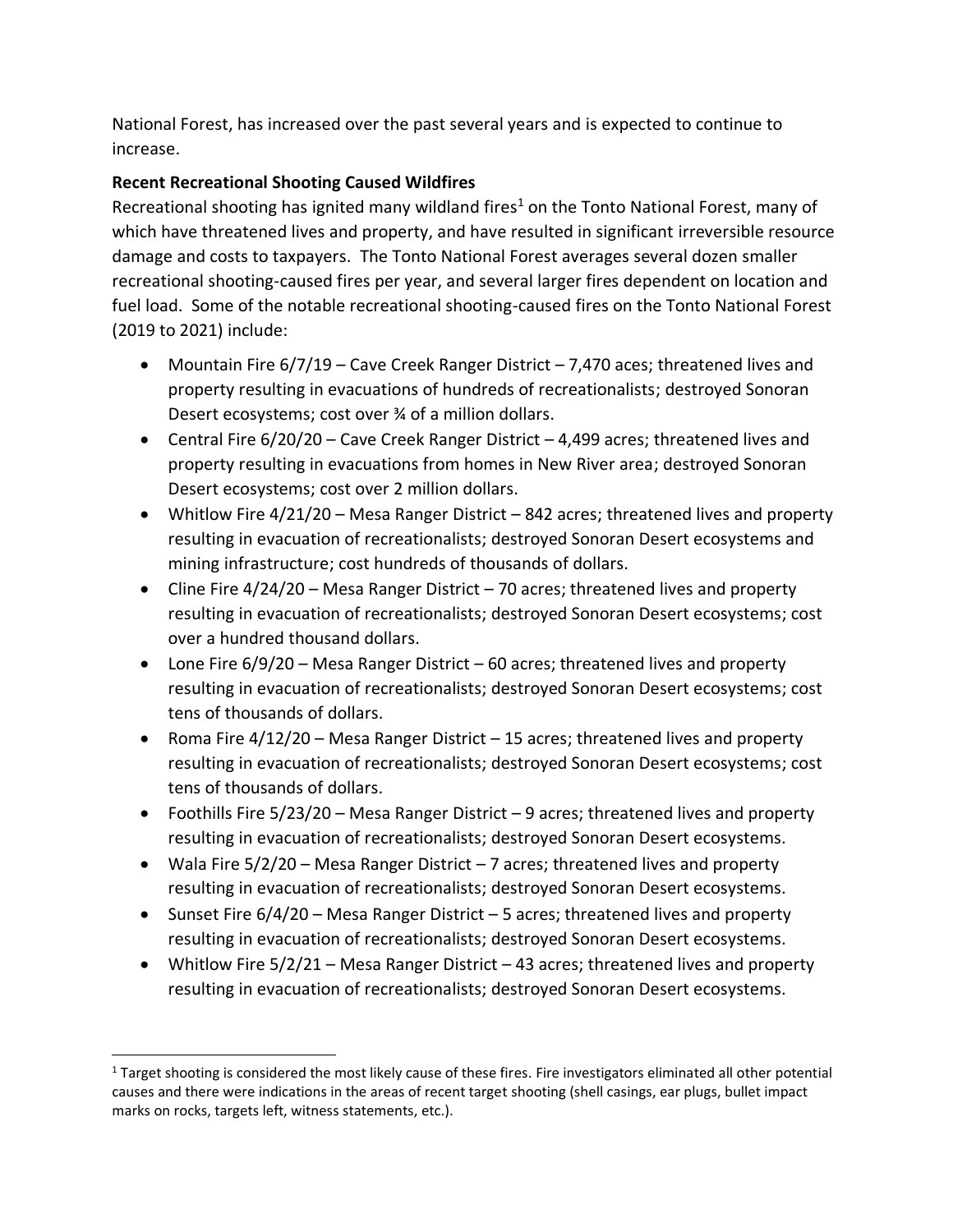- Spring Fire 5/2/21 Mesa Ranger District 65 Acres; threatened lives and property resulting in evacuation of recreationalists; required multiple aircraft and firefighters to contain.
- 6 Fires (Lower, More, Sugar, Candy, Creek, Hershey) from 3/21-4/19/22 Mesa Ranger District ~ 8 acres; destroyed Sonoran Desert ecosystems.

The Mountain and Central Fires noted above crossed roads and grew rapidly to several thousand acres through previous burn scars (which should have had reduced fuel loads) and previously unburned vegetation in a matter of a few hours, despite rapid and aggressive initial attack by numerous agencies. While evacuations were successful on these fires, and firefighters and law enforcement were able to escort hundreds of recreating members of the public from recreation areas in the path of some of these fires, there are no guarantees that evacuations will be repeatable at the same level of success in the event of a future ignition. The evacuation process also keeps firefighters from being able to attack the fire as they are engaged in the process of assisting law enforcement to ensure public safety. The resource damage to the Sonoran Desert from these fires, which is not a fire-adapted ecosystem, is irreversible. Prohibiting recreational shooting during periods of high fire danger not only mitigates the risk to the public and natural resources, but also the risk to firefighters and aviators who must respond to a fire in the event of an ignition.

#### **Current Environmental Conditions:**

Previous years' rainfall on the Tonto National Forest led to increased vegetation which has carried over to present, including the abundance of Red Brome (*Bromus rubens*) and other invasive grasses (see photo at end of document). Red Brome is an invasive non-native annual grass that has far more extreme burn characteristics than native perennial grasses. The biological cycle of this grass is that it sprouts in cooler conditions far earlier than native grasses, grows very rapidly utilizing the available soil moisture and nutrients, then produces seed, dies, and cures or dries out. Visually, this results in a carpet of green grass that lasts only a couple of weeks, and then becomes a brown swath of standing dead grass. The density and coverage of this grass, coupled with its biological cycle, results in a continuous carpet of fine fuel that is easily ignitable and spreads fire rapidly under very high to extreme fire danger. These grasses are more dominant at lower elevations on the Tonto National Forest, but they also reach into the mid and upper elevations. These cured grassy fine fuels are more susceptible to ignition and fire spread as fire danger conditions worsen. Drought conditions such as is being experienced this year, bring all fine fuels including needle cast as well as heavier fuels into susceptible conditions for easy ignition (Current drought monitor, temperature and precipitation history and outlooks at the end of document).

We have reached Very High to Extreme fire danger which is considered an emergency situation – one in which fire managers increase fire prevention and preparedness actions, including increased patrols, implementation of fire restrictions, and the augmentation of staffing or resources as available, to address the increased risk of fast-moving, damaging fires. Vegetation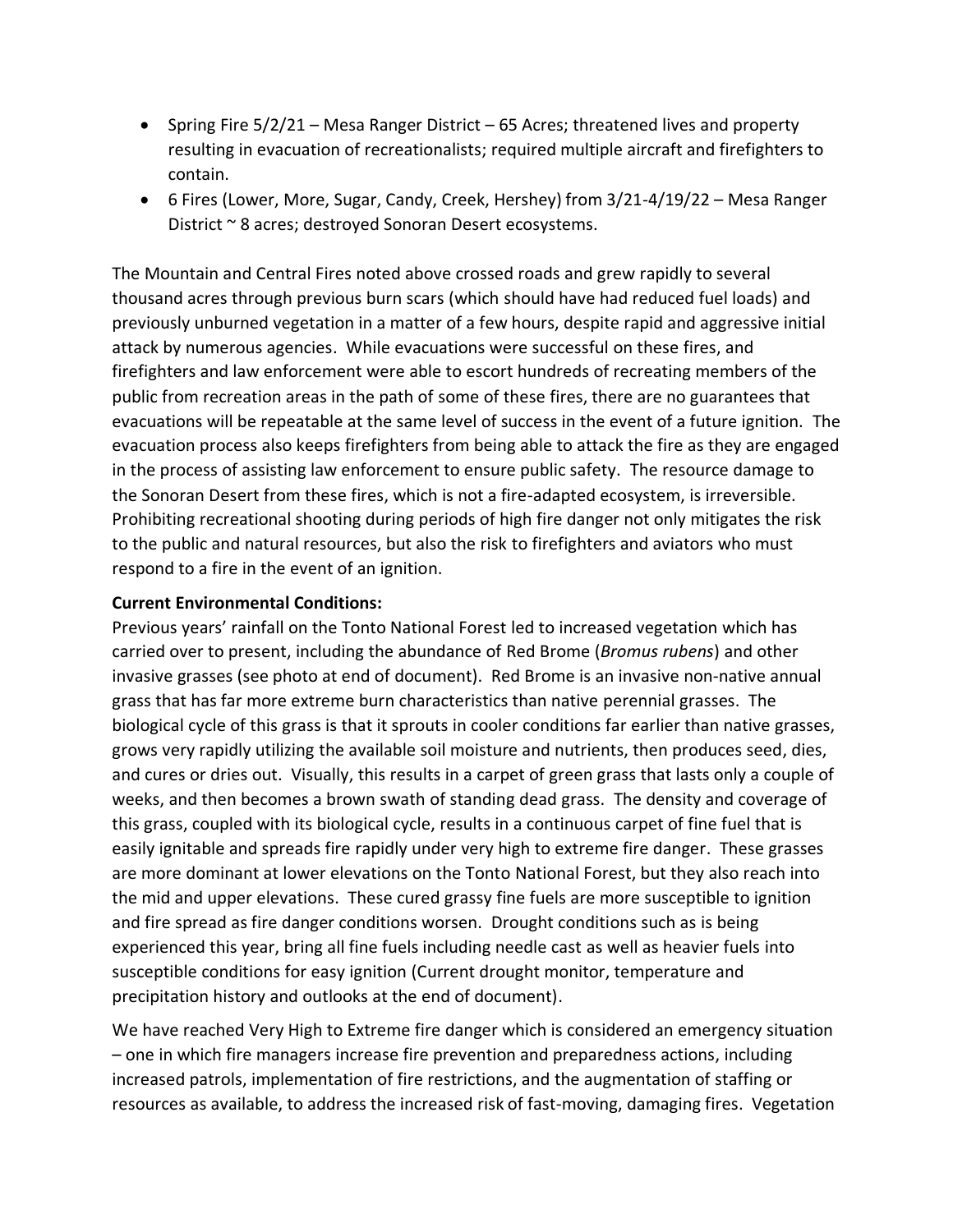becomes volatile and susceptible to ignition due to seasonal curing and normally high temperatures, leading to very low fuel moistures and often high levels of continuous fine-fuel loading. The presence of these factors creates an environment in which ignitions from humancaused activities can occur at a much higher rate than normal, including the increased risk of igniting a wildfire from discharging a firearm. Further, wildfires from ignitions under these conditions can spread extremely fast and pose a significant risk to the public and firefighters and create substantial difficulty and danger to firefighters during wildfire suppression. Under these conditions, typically fire workload increases dramatically and results in a shortage of firefighting resources.

## **Fire-Related Restrictions:**

The conditions that typically warrant other fire restrictions (i.e., prohibitions on campfires, smoking) are the very same conditions that warrant the prohibition of recreational shooting. Recreational shooting and other human activities, such as campfires, charcoal grills, and use of vehicles or equipment that may lead to sparking, have a high likelihood under the conditions previously described to create a situation that threatens human life and property. Fires caused by recreational shooting happen numerous months throughout the year across the Tonto National Forest due to the use of binary exploding targets and tracer ammunition, such as the 37-acre Christmas Fire on the Mesa Ranger District on December 27 of 2020, which was caused by target shooting binary explosives. However, under Very High to Extreme fire danger conditions, the risk of ignition from ordinary shooting activities increases significantly due to weather and fuel conditions. Contrary to common understanding, a spark from a steel bullet jacket or rock is not necessary to ignite a fire under these conditions especially when fine fuels are present. Rather, the simple instantaneous transfer of kinetic energy to heat energy from an ordinary lead bullet suddenly stopping and landing/spattering in available fine fuel can ignite a fire. The purpose of fire restrictions, including a prohibition of recreational shooting, is to mitigate the risk of fire when environmental conditions favor substantial fire spread, and any resulting fires would be most difficult to control.

#### **Current Management:**

The Tonto National Forest's urban nature and proximity to large population centers create significant challenges to fire prevention efforts. The Tonto National Forest borders hundreds of miles of private property and Wildland-Urban Interface in the Phoenix-Mesa-Scottsdale metropolitan area (population over 4.9 million) and surrounds entire cities (i.e. Payson, population 15,813 and Globe, population 7,347). The potential for ignition of destructive fires under Very High to Extreme fire danger conditions presents a public and firefighter safety threat. To address this, the Tonto National Forest, and many surrounding land management agencies, typically implement collaborative, emergency recreational shooting restrictions based on fire danger. Past years have shown that recreational shooting fires are nearly eliminated when shooting is prohibited as part of Stage I, or higher, fire restrictions. These restrictions need to be implemented quickly to respond to changing weather and fuel conditions, which we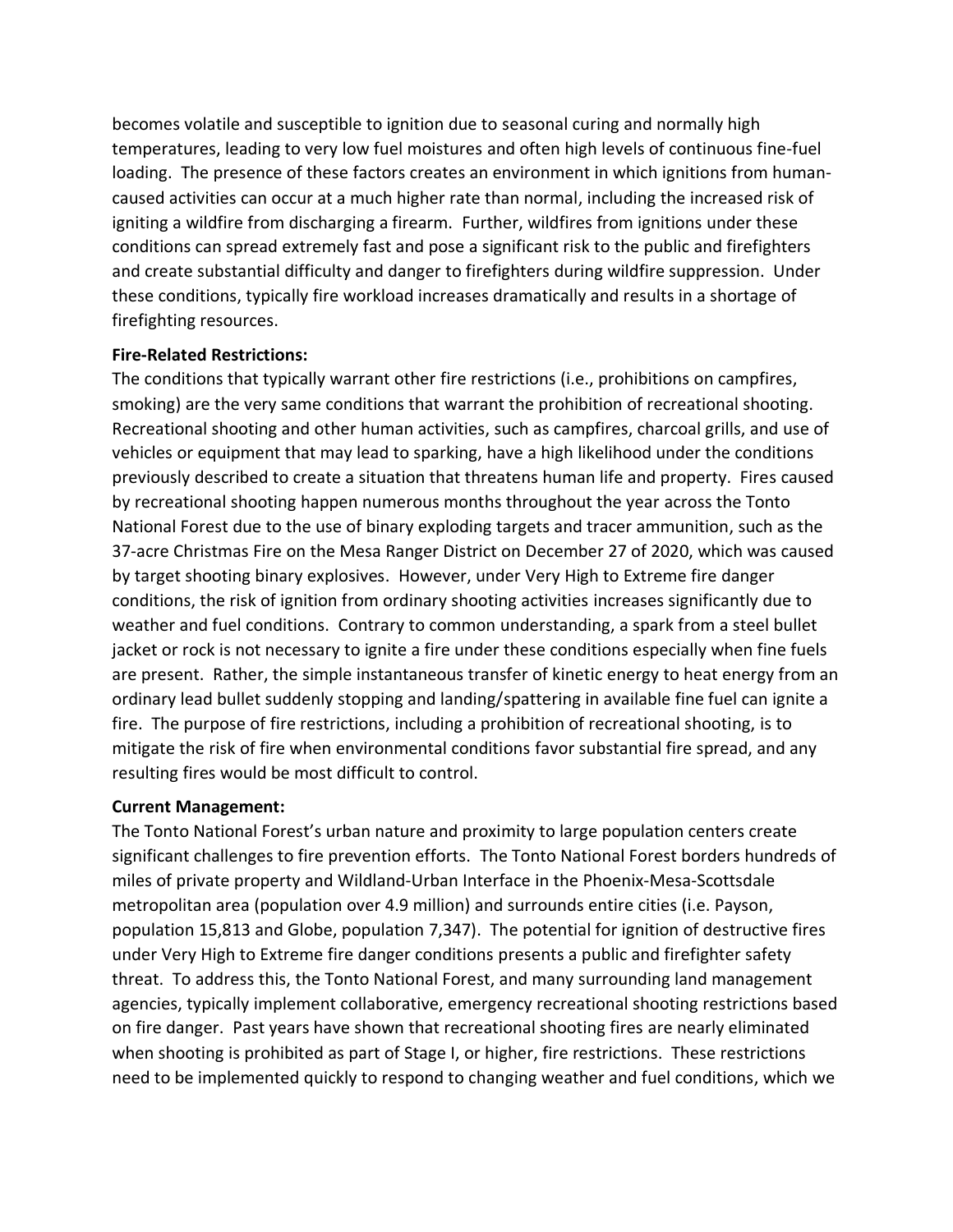deem an emergency to the public safety and natural resources, as well as all our firefighting personnel and law enforcement, that have to respond to these human-caused fires.

## **Dingell Act Compliance:**

Under the Dingell Act, designations of areas in which recreational shooting is prohibited must be for "the smallest area for the least amount of time that is required for public safety . . . ." Section 4103(a)(2). Recreational shooting needs to be restricted across the entire Tonto National Forest during periods of Very High to Extreme fire danger until there is a substantial and prolonged change in fuel and weather conditions, decreasing fire danger below Very High. These are the same conditions that lead the forest to implement Stage 1 Fire Restrictions and higher, such as Stage 2 restrictions, and complete Forest Fire Closures in the most extreme of conditions.

These restrictions are only put in place when indicated by current and forecasted weather conditions and their relationship to actual and predicted fire danger, as reflected in our *Phoenix Interagency Fire Center - Interagency Fire Danger Operating Plan,* and after careful consideration by fire and land managers in coordination with partners and neighboring agencies. This plan uses the best available science to calculate fire danger levels utilizing the National Fire Danger Rating System (NFDRS), that are correlated to local fire occurrence and problematic fires in the area.

To utilize an emergency recreational shooting restriction on the Tonto National Forest during Stage 1 Fire Restrictions, and higher, would mirror the approach taken on the Bureau of Land Management's Phoenix District and the Prescott National Forests, as well as the permanent year-round approach by the state of Arizona regarding state lands. This provides for a consistent and thorough wildfire mitigation and public safety strategy across this portion of the Arizona landscape.

It would be virtually impossible to identify individual areas or exclude elevations on the Tonto National Forest where recreational shooting would not present an unacceptable risk of ignition during Very High to Extreme fire danger conditions. As such, Stage 1 or 2 restrictions must be imposed across the entire National Forest. In terms of duration of the restrictions, based on experience and typical weather patterns, the high risk of ignition normally exists during May, June, and July. Notably, there are exceptions, as Very High to Extreme fire danger conditions continued into November 2020 due to lack of significant moisture necessitating continued fire restrictions, including recreational shooting. Conversely, fire danger lasts for a much shorter period in some years, or may never reach that threshold, in other years. The Tonto National Forest, along with our partners, continuously monitor weather and fuel conditions, with the resultant fire danger ratings and restrictions being modified or rescinded as soon as conditions no longer warrant restrictions. At this juncture, we anticipate maintaining Stage 1 or potentially Stage 2 restrictions, including the recreational shooting prohibition, until September 30, 2022, but will rescind the restrictions early if current emergency fire situation abates due to reduction of fire danger.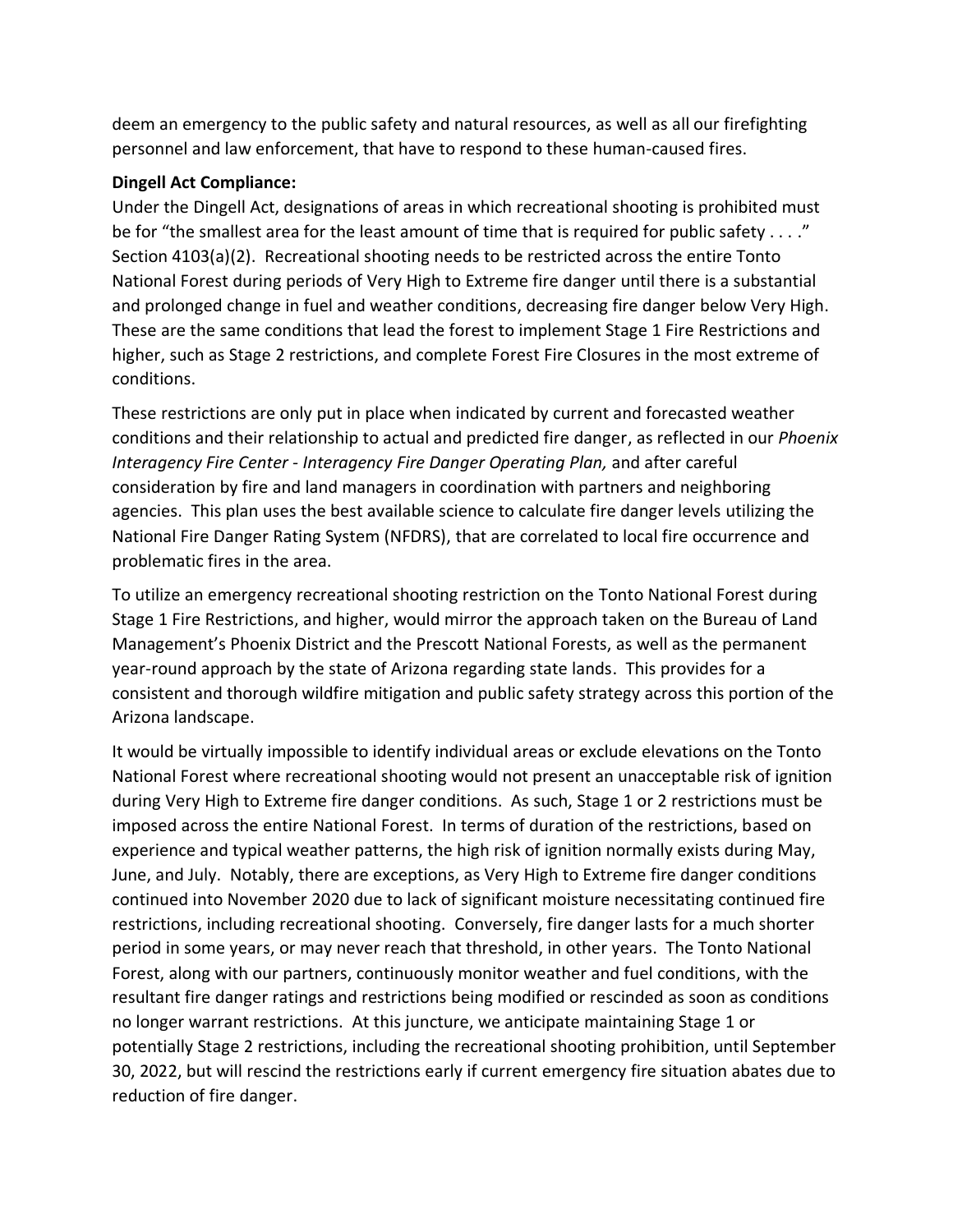# **U.S. Drought Monitor Arizona**



## April 19, 2022 Released Thursday, Apr. 21, 2022)<br>Valid 8 a.m. EDT

**Drought Conditions (Percent Area)** None 00-D4 D1-D4 D2-D4 D3-D4 D4 Current  $0.00$  $\vert$ 100.00 $\vert$ 86.42  $\vert$  59.77  $\vert$  6.28  $0.00$ Last Week<br>04-12-2022  $0.00$ 100.00 86.42 59.77  $6.28$  $0.00$ 3 Months Ago  $0.00$  $\frac{10000}{1000}$  $56.71$  25.80 5.08  $0.00$ **Start of**  $55.74$  $0.00$ 100.00  $26.15$  $5.08$  $0.00$ Calendar Year Start of<br>Water Year<br>09-28-2021  $0.00$  $100.00$ 80.38 40.02 13.69  $0.00$ One Year Ago<br>
04-20-2021  $0.00\,$ 100.00 99.02 94.62 86.56 57.79



The Drought Monitor focuses on broad-scale conditions.<br>Local conditions may vary. For more information on the<br>Drought Monitor, go to https://droughtmonitor.unl.edu/About.aspx

Author: Brad Rippey<br>U.S. Department of Agriculture





 $\begin{array}{c|cccc}\n & -10 & -8 & -6 & -4 & -2 \\
\hline\n\text{Conerated } 4/26/2022 & \text{of WRC} \text{ using provisional data} \\
\text{NOAA Regional Climate Centers}\n\end{array}$